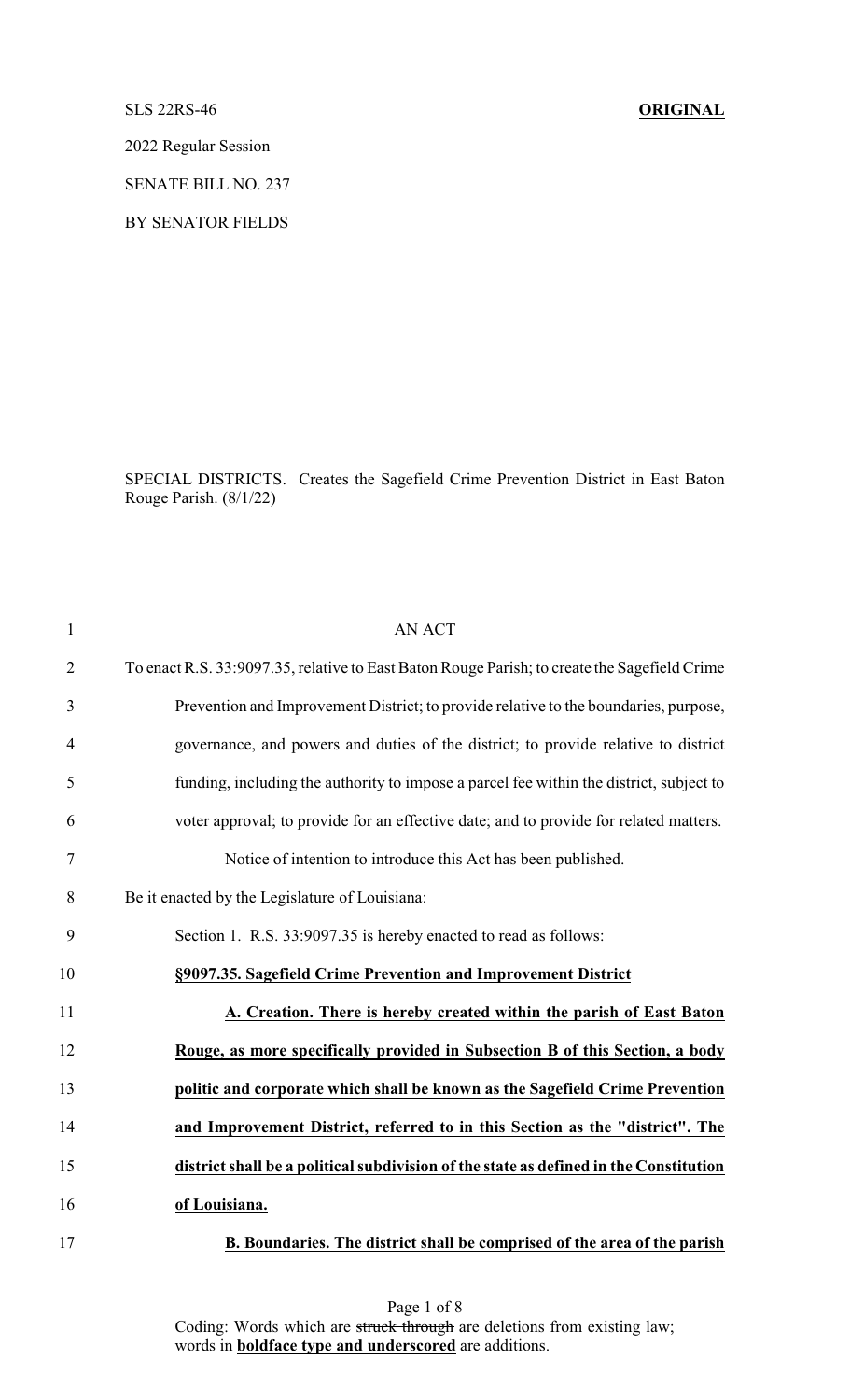| $\mathbf{1}$   | of East Baton Rouge lying within the following perimeter: Commencing on the          |
|----------------|--------------------------------------------------------------------------------------|
| $\overline{2}$ | northeast side is the corner of Elvin Dr and Old Hermitage Pkwy. which is            |
| $\mathfrak{Z}$ | separated by a drainage ditch that runs behind the homes from address 9247           |
| 4              | Old Hermitage Pkwy. heading southeast to 9637 Old Hermitage Pkwy. which              |
| 5              | dead ends. Preceding only southwest onto St. Croix Ave. the homes are bound          |
| 6              | by the SpringHill Subdivision and the Longwood - Burtville Plantation property       |
| 7              | to their southeast. Heading southeast on St. Croix Ave. from home address 1714       |
| 8              | St. Croix Ave to 2015 St. Croix Ave. where the street dead ends at Langham           |
| 9              | Drive. Preceding only Southwest, the homes on Langham Dr. are boundary by            |
| 10             | <b>BREC Ben Burge Property, heading southwest towards Elvin Dr. or from home</b>     |
| 11             | address 9318 to 9551 Langham Dr. At the intersection of Langham Dr. and              |
| 12             | Elvin Dr. turning northwest, Elvin Dr. intersects with Old Hermitage Pkwy.           |
| 13             | The homes are boundered by a drainage ditch, which separates Sagefield               |
| 14             | Subdivision from the Old Hermitage Subdivision on the southwest side. The            |
| 15             | Elvin Dr. Homes are from 1710 to 1816 Elvin Dr. Within this boundary or              |
| 16             | perimeter are the streets of Crandon Dr. and Greenchase Dr. These six streets        |
| 17             | all comprise the Sagefield Subdivision which has 163 residential lots.               |
| 18             | C. Purpose. The purpose of the district is to aid in crime prevention and            |
| 19             | to add to the security of the district residents by providing for an increase in the |
| 20             | presence of law enforcement personnel in the district and to add to the overall      |
| 21             | betterment of the district by providing for beautification and other                 |
| 22             | improvements within the district, including the construction of a neighborhood       |
| 23             | playground.                                                                          |
| 24             | D. Governance. (1) The district shall be governed by a seven-member                  |
| 25             | board of commissioners, referred to in this Section as the "board". The board        |
| 26             | shall be composed as follows:                                                        |
| 27             | (a) The president of the Sagefield Residents Association.                            |
| 28             | (b) The president of the Sagefield Residents Association shall appoint               |
| 29             | three members.                                                                       |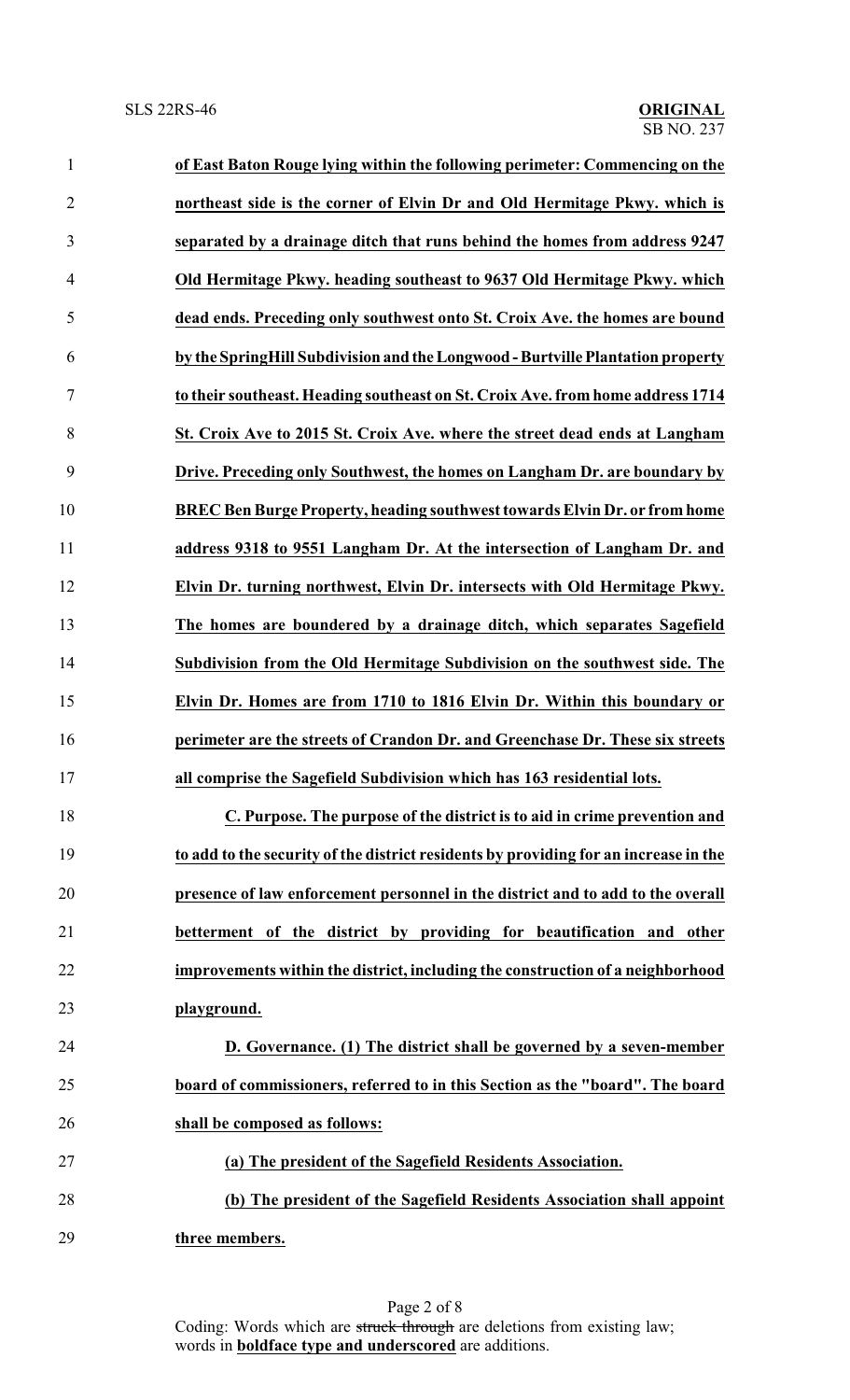| $\mathbf{1}$   | (c) The member of the Louisiana House of Representatives whose district            |
|----------------|------------------------------------------------------------------------------------|
| $\overline{2}$ | encompasses all or the greater portion of the area of the district shall appoint   |
| 3              | one member.                                                                        |
| 4              | (d) The member of the governing authority of the city of Baton Rouge,              |
| 5              | parish of East Baton Rouge whose district encompasses all or the greater           |
| 6              | portion of the area of the district shall appoint one member.                      |
| 7              | (e) The assessor for the parish of East Baton Rouge shall appoint one              |
| 8              | member.                                                                            |
| 9              | $(2)(a)$ Members appointed pursuant to Subparagraphs $(1)(b)$ through $(e)$        |
| 10             | of this Subsection shall serve three-year terms after initial terms as provided in |
| 11             | Subparagraph (b) of this Paragraph.                                                |
| 12             | (b) Two members shall serve an initial term of one year; two shall serve           |
| 13             | two years; and two shall serve three years as determined by lot at the first       |
| 14             | meeting of the board.                                                              |
| 15             | (c) The member serving pursuant to Subparagraph $(1)(a)$ of this                   |
| 16             | Subsection shall serve during his term of office.                                  |
| 17             | (3) The board shall elect from its members a chairman, a vice chairman,            |
| 18             | a secretary, a treasurer, and such other officers as it deems necessary. The       |
| 19             | duties of the officers shall be fixed by the bylaws adopted by the board.          |
| 20             | (4) The secretary of the board shall maintain the minute books and                 |
| 21             | archives of the district. The monies, funds, and accounts of the district shall be |
| 22             | in the official custody of the board.                                              |
| 23             | (5) The board shall adopt such bylaws as it deems necessary or advisable           |
| 24             | for conducting its business affairs. Rules and regulations of the board relative   |
| 25             | to the notice and conduct of meetings shall conform to applicable law, including,  |
| 26             | if applicable, the Open Meetings Law. The board shall hold regular meetings        |
| 27             | as provided for in the bylaws and may hold special meetings at times and places    |
| 28             | within the district as prescribed in the bylaws.                                   |
| 29             | (6) A majority of the members of the board shall constitute a quorum for           |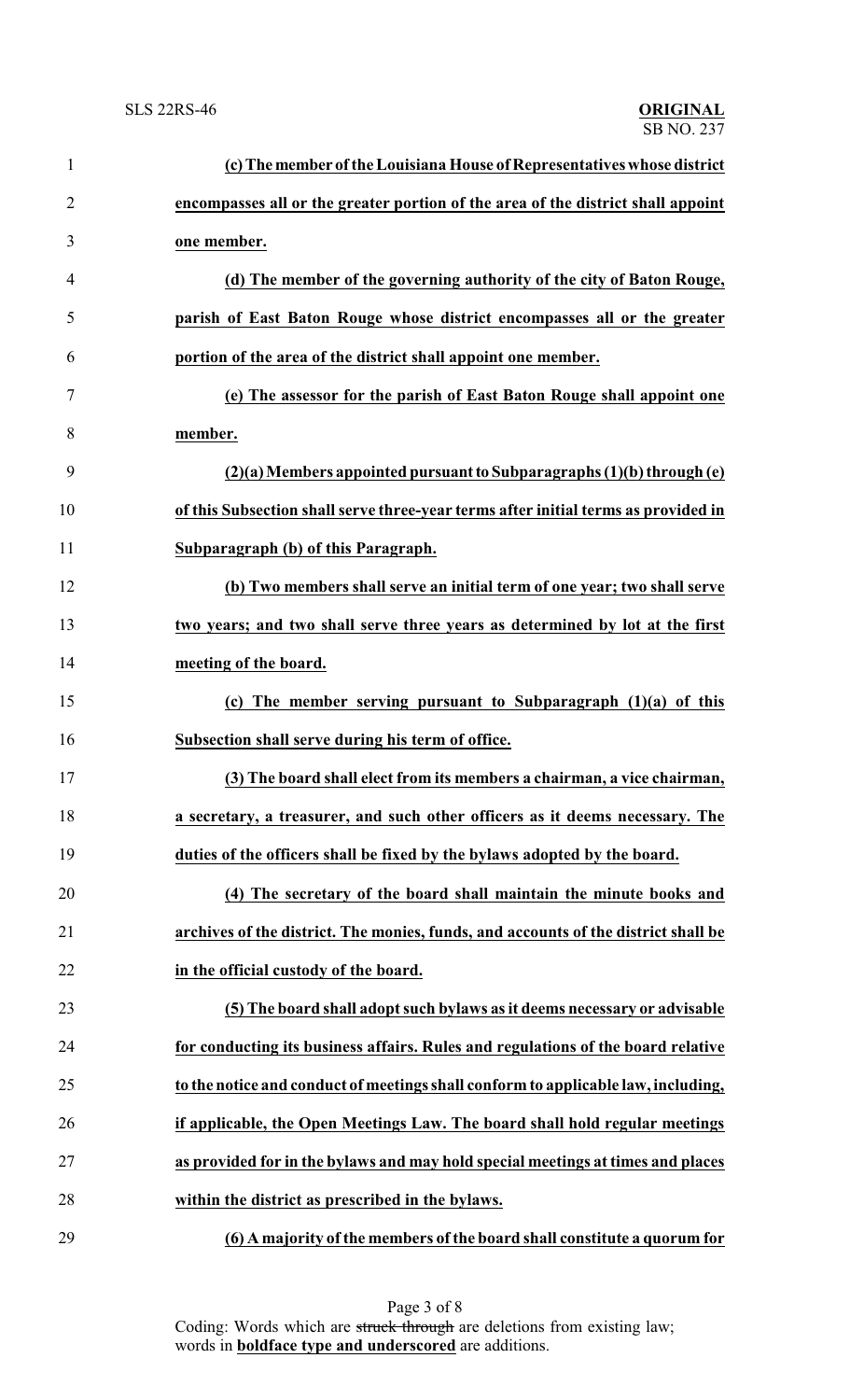| $\mathbf{1}$   | the transaction of business. The board shall keep minutes of all meetings and     |
|----------------|-----------------------------------------------------------------------------------|
| $\overline{2}$ | shall make them available through the secretary of the board.                     |
| 3              | (7) The members of the board shall serve without compensation but shall           |
| $\overline{4}$ | be reimbursed for their reasonable out-of-pocket expenses directly related to     |
| 5              | the governance of the district.                                                   |
| 6              | E. Powers and duties. The district, acting through its board, shall have          |
| 7              | the following powers and duties:                                                  |
| 8              | (1) To sue and be sued.                                                           |
| 9              | (2) To adopt, use, and alter at will a corporate seal.                            |
| 10             | (3) To receive and expend funds collected pursuant to Subsection F of             |
| 11             | this Section and in accordance with a budget adopted as provided by Subsection    |
| 12             | H of this Section.                                                                |
| 13             | (4) To enter into contracts with individuals or entities, private or public,      |
| 14             | for the provision of security patrols, improvement, or other programs in the      |
| 15             | district.                                                                         |
| 16             | (5) To provide or enhance security patrols in the district; to provide for        |
| 17             | improved lighting, signage, or matters relating to the security of the district;  |
| 18             | and to provide for improvements in the district; and to provide generally for the |
| 19             | overall betterment of the district.                                               |
| 20             | (6) To purchase, lease, rent, or otherwise acquire items, supplies, and           |
| 21             | services necessary or deemed appropriate for achieving any purpose of the         |
| 22             | district.                                                                         |
| 23             | (7) To acquire, lease, insure, and sell immovable property within the             |
| 24             | boundaries of the district in accordance with district plans.                     |
| 25             | (8) To accept private grants and donations.                                       |
| 26             | (9) To procure and maintain liability insurance against any personal or           |
| 27             | legal liability of a board member that may be asserted or incurred based upon     |
| 28             | service as a member of the board or that may arise as a result of actions taken   |
| 29             | within the scope and discharge of duties as a member of the board.                |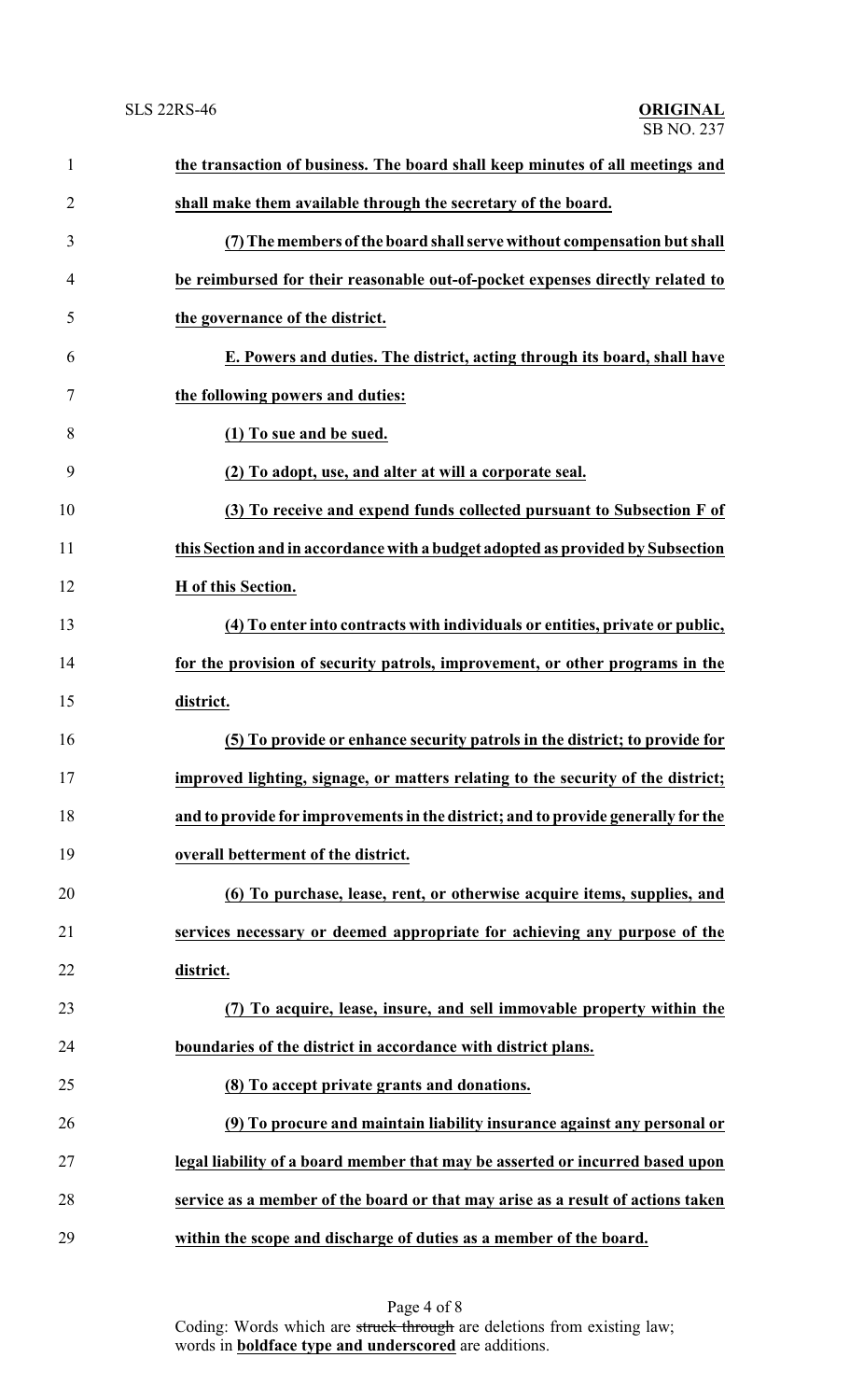| $\mathbf{1}$   | F. Parcel fee. The district may impose and collect a parcel fee within the          |
|----------------|-------------------------------------------------------------------------------------|
| $\overline{2}$ | district subject to and in accordance with the provisions of this Subsection.       |
| 3              | (1) The fee shall be imposed by duly adopted resolution of the board. The           |
| 4              | fee shall be a flat fee not to exceed three hundred dollars per parcel per year.    |
| 5              | (2) The fee shall be imposed on each improved and unimproved parcel                 |
| 6              | located within the district. The owner of the parcel shall be responsible for       |
| 7              | payment of the fee.                                                                 |
| 8              | (3) For purposes of this Section, "parcel" means a lot, a subdivided                |
| 9              | portion of ground, an individual tract, or a "condominium parcel" as defined        |
| 10             | in R.S. 9:1121.103.                                                                 |
| 11             | (4) The fee shall be imposed only after its imposition has been approved            |
| 12             | by a majority of the registered voters of the district voting on the proposition    |
| 13             | at an election held for that purpose in accordance with the Louisiana Election      |
| 14             | Code.                                                                               |
| 15             | (5) The term of the imposition of the fee shall be as provided in the               |
| 16             | proposition authorizing the fee, not to exceed ten years. The fee may be renewed    |
| 17             | if the renewal is approved by the voters in the manner provided in Paragraph        |
| 18             | (4) of this Subsection. If renewed, the term of the imposition of the fee shall be  |
| 19             | as provided in the proposition authorizing such renewal, not to exceed ten years.   |
| 20             | (6) The fee shall be collected at the same time and in the same manner              |
| 21             | as ad valorem taxes are collected for East Baton Rouge Parish. The tax collector    |
| 22             | shall collect and remit to the district all amounts collected not more than sixty   |
| 23             | days after collection; however, the district may enter into an agreement with the   |
| 24             | tax collector to authorize the retention of an annual collection fee, not to exceed |
| 25             | one percent of the amount collected.                                                |
| 26             | (7) Any parcel fee which is unpaid shall be added to the tax rolls of East          |
| 27             | Baton Rouge Parish and shall be enforced with the same authority and subject        |
| 28             | to the same penalties and procedures as unpaid ad valorem taxes.                    |
| 29             | G. Additional contributions. The district may solicit, accept, and expend           |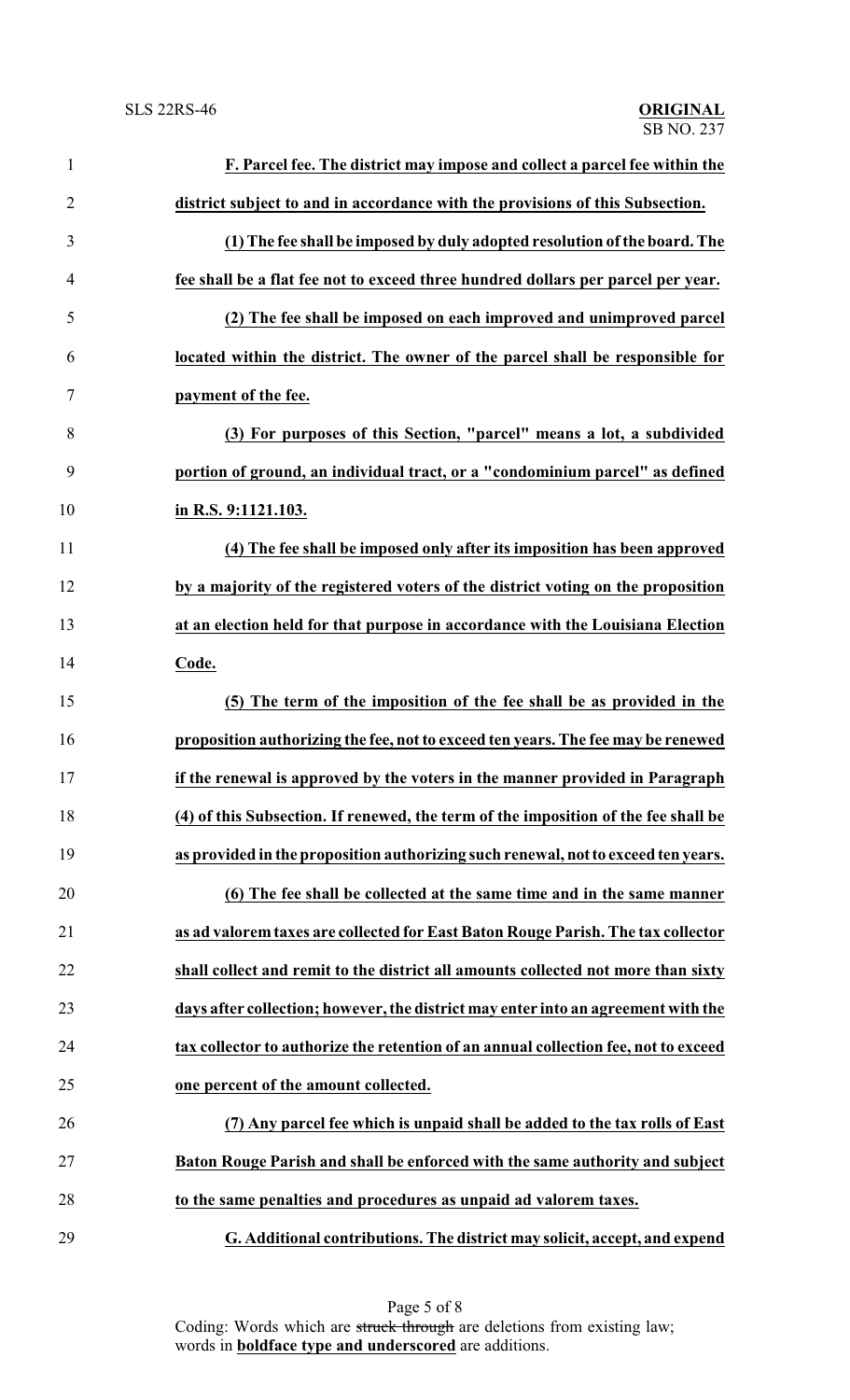| $\mathbf{1}$   | additional voluntary contributions and grants to carry out its purposes.            |
|----------------|-------------------------------------------------------------------------------------|
| $\overline{2}$ | H. Budget. (1) The board shall adopt an annual budget in accordance                 |
| 3              | with the Louisiana Local Government Budget Act, R.S. 39:1301 et seq.                |
| $\overline{4}$ | (2) The district shall be subject to audit by the legislative auditor               |
| 5              | pursuant to R.S. 24:513.                                                            |
| 6              | I. Miscellaneous provisions. (1) It is the purpose and intent of this Section       |
| 7              | that any additional law enforcement personnel and services provided for             |
| 8              | through the fees authorized in this Section shall be supplemental to, and not in    |
| 9              | lieu of, personnel and services to be provided in the district by publicly funded   |
| 10             | law enforcement agencies.                                                           |
| 11             | (2) If the district ceases to exist, any funds of the district shall be             |
| 12             | transmitted to the governing authority of the city of Baton Rouge, parish of East   |
| 13             | Baton Rouge, and shall be used for law enforcement purposes in the area which       |
| 14             | comprised the district.                                                             |
| 15             | J. Indemnification and exculpation. (1) The district shall indemnify its            |
| 16             | officers and board members to the fullest extent permitted by R.S. 12:227, as       |
| 17             | fully as if the district were a nonprofit corporation governed thereby, and as      |
| 18             | may be provided in the district's bylaws.                                           |
| 19             | (2) No board member or officer shall be liable to the district or to any            |
| 20             | individual who resides, owns property, visits, or otherwise conducts business in    |
| 21             | the district for monetary damages, for breach of his duties as a board member       |
| 22             | or officer, provided that this provision shall not eliminate or limit the liability |
| 23             | of a board member or officer for any of the following:                              |
| 24             | (a) Acts or omissions not in good faith or which involve intentional                |
| 25             | misconduct or a knowing violation of law.                                           |
| 26             | (b) Any transaction from which he derived an improper personal benefit.             |
| 27             | (3) To the fullest extent permitted by R.S. 9:2792 et seq., including R.S.          |
| 28             | 9:2792.1 through 2792.9, a person serving the district as a board member or         |
| 29             | officer shall not be individually liable for any act or omission arising out of the |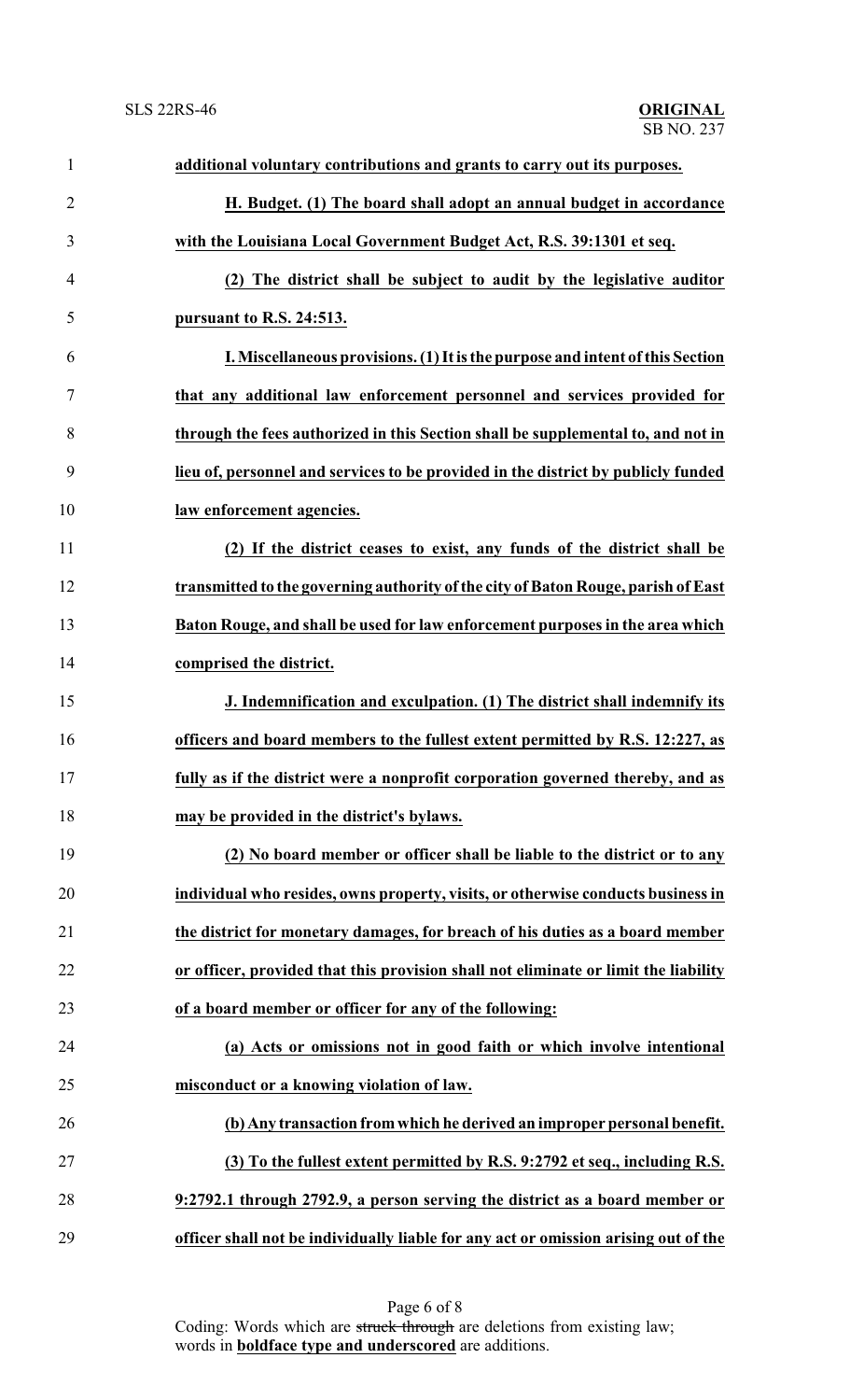## 1 **performance of his duties.**

The original instrument and the following digest, which constitutes no part of the legislative instrument, were prepared by James Benton.

### DIGEST SB 237 Original 2022 Regular Session Fields

Proposed law creates the Sagefield Crime Prevention and Improvement District in East Baton Rouge Parish as a political subdivision of the state for the purpose of aiding in crime prevention and providing for the overall betterment of the district. Provides for district boundaries. Provides that the district will be governed by a seven-member board of commissioners composed as follows:

- (1) The president of the Sagefield Residents Association (association).
- (2) Three members appointed by the president of the association.
- (3) One member appointed by the member of the La. House of Representatives whose district encompasses all or the greater portion of the area of the district.
- (4) One member appointed by the member of the governing authority of the city of Baton Rouge, parish of East Baton Rouge whose district encompasses all or the greater portion of the area of the district.
- (5) One member appointed by the assessor for East Baton Rouge Parish.

Proposed law provides for the district's powers and duties including the following:

- (1) To sue and be sued.
- (2) To adopt, use, and alter at will a corporate seal.
- (3) To receive and expend funds from an authorized parcel fee and in accordance with an adopted budget.
- (4) To enter into contracts with individuals or entities, private or public.
- (5) To provide or enhance security patrols in the district and to provide for improved lighting, signage, or matters relating to the security of the district.

Proposed law authorizes the district, subject to voter approval, to impose and collect a parcel fee on each improved and unimproved parcel within the district. Provides that the amount of the fee will be in a duly adopted resolution of the board and will not exceed \$300 per year.

Proposed law provides that the term of the fee expires at the time provided in the proposition authorizing the fee, not to exceed 10 years, but authorizes renewal of the fee for a term not to exceed 10 years, also subject to voter approval. Defines "parcel" as a lot, a subdivided portion of ground, an individual tract, or a "condominium parcel" as defined in present law.

Proposed law provides that the fee will be collected in the same manner and at the same time as ad valorem taxes and that any unpaid fee will be added to the parish tax rolls and enforced with the same authority and subject to the same penalties and procedures as unpaid ad valorem taxes. Requires the tax collector to remit to the district all amounts collected not more than 60 days after collection, and authorizes the district to enter into an agreement with the tax collector to authorize the retention of a collection fee, not to exceed 1% of the amount collected.

Page 7 of 8

Coding: Words which are struck through are deletions from existing law; words in **boldface type and underscored** are additions.